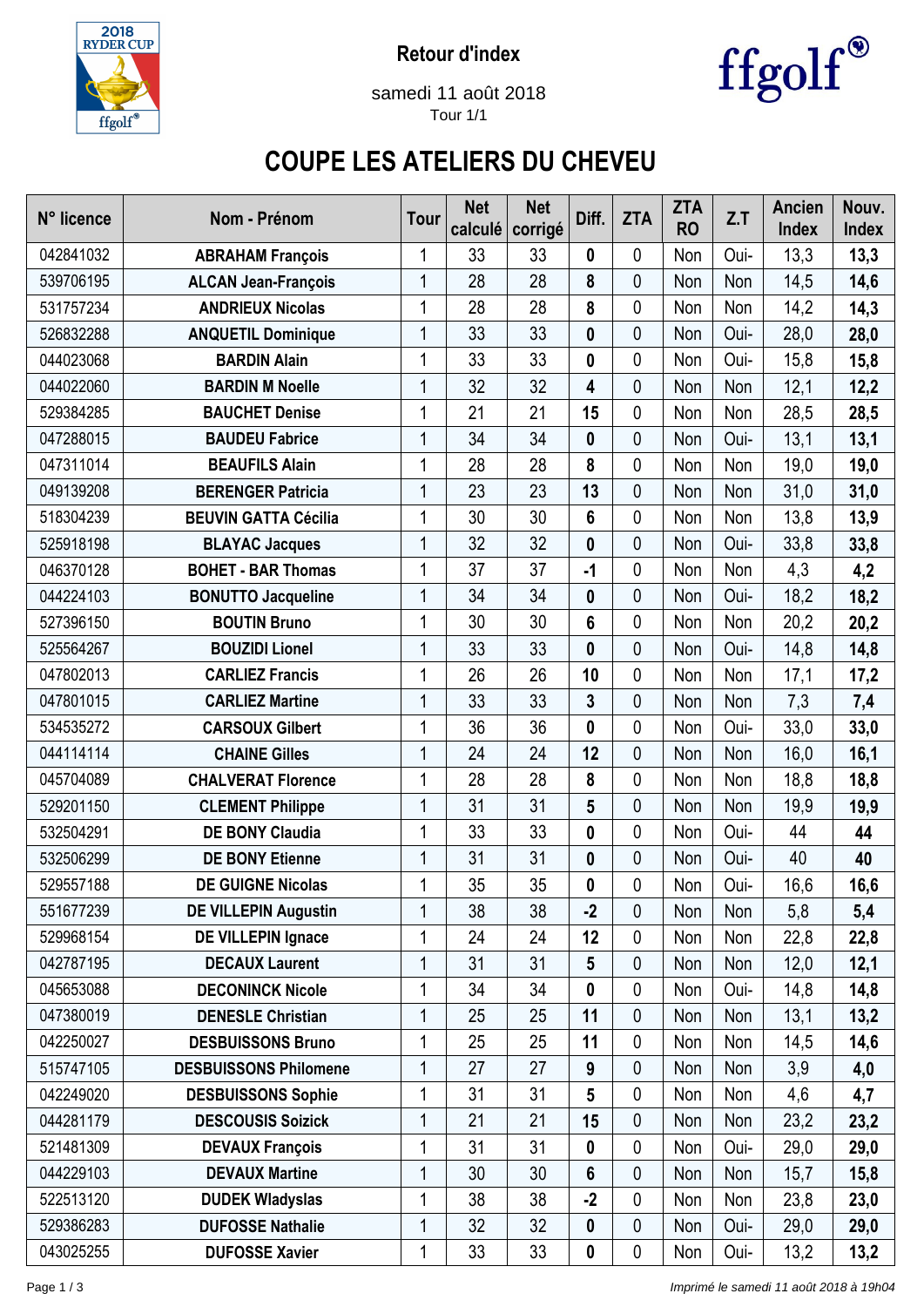| N° licence | Nom - Prénom                    | <b>Tour</b> | <b>Net</b><br>calculé | <b>Net</b><br>corrigé | Diff.            | <b>ZTA</b>  | <b>ZTA</b><br><b>RO</b> | Z.T  | <b>Ancien</b><br><b>Index</b> | Nouv.<br><b>Index</b> |
|------------|---------------------------------|-------------|-----------------------|-----------------------|------------------|-------------|-------------------------|------|-------------------------------|-----------------------|
| 047360136  | <b>DUVEAU Fabrice</b>           | 1           | 27                    | 27                    | 9                | 0           | Non                     | Non  | 26,8                          | 26,8                  |
| 512481282  | <b>FARGES Jean-Luc</b>          | 1           | 29                    | 29                    | $\overline{7}$   | 0           | Non                     | Non  | 29,5                          | 29,5                  |
| 512480283  | <b>FARGES Manuela</b>           | 1           | 21                    | 21                    | 15               | $\mathbf 0$ | Non                     | Non  | 24,0                          | 24,0                  |
| 548004239  | <b>FERRY Geneviève</b>          | 1           | 22                    | 22                    | 14               | 0           | Non                     | Non  | 24,7                          | 24,7                  |
| 547478239  | <b>FERRY Jacques</b>            | 1           | 4                     | 4                     | 32               | 0           | Non                     | Non  | 25,5                          | 25,5                  |
| 047402011  | <b>FEVRE Odile</b>              | 1           | 28                    | 28                    | 8                | 0           | Non                     | Non  | 18,5                          | 18,5                  |
| 047251012  | <b>FRANCOIS Marc</b>            | 1           | 22                    | 22                    | 14               | 0           | Non                     | Non  | 18,5                          | 18,5                  |
| 045679084  | <b>GAILLARD Pascal</b>          | 1           | 36                    | 36                    | 0                | 0           | Non                     | Oui- | 7,8                           | 7,8                   |
| 041402215  | <b>GAILLARD Stéphane</b>        | 1           | 21                    | 21                    | 15               | 0           | Non                     | Non  | 17,8                          | 17,9                  |
| 537394188  | <b>GAILLARD Théophile</b>       | 1           | 32                    | 32                    | 0                | 0           | Non                     | Oui- | 24,4                          | 24,4                  |
| 047441019  | <b>GILLE Claude</b>             | 1           | 27                    | 27                    | 9                | 0           | Non                     | Non  | 18,5                          | 18,5                  |
| 510859315  | <b>GILLEMAN Frans</b>           |             | 35                    | 35                    | 0                | 0           | Non                     | Oui- | 54                            | 54                    |
| 533562164  | <b>GINOUX Xavier</b>            | 1           | 16                    | 16                    | 20               | 0           | Non                     | Non  | 23,0                          | 23,0                  |
| 046280088  | <b>GODARD Christine</b>         | 1           | 28                    | 28                    | 8                | 0           | Non                     | Non  | 14,2                          | 14,3                  |
| 049236038  | <b>GROSFILS Matthieu</b>        | 1           | 31                    | 31                    | 5                | 0           | Non                     | Non  | 8,9                           | 9,0                   |
| 044588210  | <b>GUICHARD Clément</b>         | 1           | 33                    | 33                    | 3                | 0           | Non                     | Non  | $+1,4$                        | $+1,3$                |
| 536413186  | <b>HEPINEUZE France</b>         | 1           | 35                    | 35                    | 0                | 0           | Non                     | Oui- | 6,6                           | 6,6                   |
| 532028172  | <b>HOPF Johann</b>              | 1           | 31                    | 31                    | 5                | 0           | Non                     | Non  | 22,5                          | 22,5                  |
| 045591072  | <b>HUE Dominique</b>            | 1           | 20                    | 20                    | 16               | $\mathbf 0$ | Non                     | Non  | 20,8                          | 20,8                  |
| 538280110  | <b>HURTEBIZE Pierre</b>         | 1           | 35                    | 35                    | 0                | 0           | Non                     | Oui- | 18,1                          | 18,1                  |
| 513607091  | <b>JOSSE François</b>           | 1           | 26                    | 26                    | 10               | 0           | Non                     | Non  | 25,6                          | 25,6                  |
| 543032173  | <b>KRUIJNE Jean Guillaume</b>   | 1           | 26                    | 26                    | 10               | 0           | Non                     | Non  | 12,3                          | 12,4                  |
| 520961168  | <b>KRUIJNE - VALCKE Martine</b> | 1           | 28                    | 28                    | 8                | 0           | Non                     | Non  | 10,7                          | 10,8                  |
| 534656294  | <b>LAMARD Jacky</b>             | 1           | 30                    | 30                    | 6                | 0           | Non                     | Non  | 33,5                          | 33,5                  |
| 534963176  | <b>LAMY François</b>            | 1           | 28                    | 28                    | 8                | 0           | Non                     | Non  | 20,9                          | 20,9                  |
| 538646163  | <b>LATAPIE Bruno</b>            | 1           | 36                    | 36                    | 0                | 0           | Non                     | Oui- | 12,4                          | 12,4                  |
| 045672088  | <b>LE DOUAREC Agnès</b>         | 1           | 25                    | 25                    | 11               | 0           | Non                     | Non  | 18,5                          | 18,5                  |
| 510032305  | <b>LEFEBVRE Mathieu</b>         | 1           | 34                    | 34                    | 0                | 0           | Non                     | Oui- | 24,8                          | 24,8                  |
| 546978165  | <b>LEFEBVRE Patrick</b>         | 1           | 26                    | 26                    | 10               | 0           | Non                     | Non  | 29,4                          | 29,4                  |
| 544642100  | <b>LEFORESTIER Nicolas</b>      | 1           | 30                    | 30                    | 6                | 0           | Non                     | Non  | 12,9                          | 13,0                  |
| 536353214  | <b>LEFRANCOIS Antoine</b>       | 1           | 28                    | 28                    | 8                | 0           | Non                     | Non  | 28,4                          | 28,4                  |
| 529029310  | <b>LELOIR Arnaud</b>            | 1           | 30                    | 30                    | 6                | 0           | Non                     | Non  | 35,0                          | 35,0                  |
| 047206017  | <b>LEMAITRE Grégoire</b>        | 1           | 35                    | 35                    | $\boldsymbol{0}$ | 0           | Non                     | Oui- | 3,9                           | 3,9                   |
| 511444270  | <b>LEVY KRISTENSSON Monique</b> | 1           | 34                    | 34                    | 0                | 0           | Non                     | Oui- | 18,0                          | 18,0                  |
| 534792262  | <b>MAGNIIEN Michel</b>          | 1           | 24                    | 24                    | 12               | $\mathbf 0$ | Non                     | Non  | 28,5                          | 28,5                  |
| 041013070  | <b>MATHON Patricia</b>          | 1           | 24                    | 24                    | 12               | 0           | Non                     | Non  | 18,5                          | 18,5                  |
| 047287017  | <b>MORAX Serge</b>              | 1           | 28                    | 28                    | $\boldsymbol{8}$ | 0           | Non                     | Non  | 13,5                          | 13,6                  |
| 515212183  | <b>MOREL Catherine</b>          | 1           | 22                    | 22                    | 14               | 0           | Non                     | Non  | 15,7                          | 15,8                  |
| 515211184  | <b>MOREL Richard</b>            | 1           | 30                    | 30                    | 6                | 0           | Non                     | Non  | 18,5                          | 18,5                  |
| 511343209  | <b>MULOT Jean - Luc</b>         | 1           | 36                    | 36                    | 0                | 0           | Non                     | Oui- | 14,1                          | 14,1                  |
| 047246013  | <b>OFFROY Denis</b>             | 1           | 27                    | 27                    | 9                | $\mathbf 0$ | Non                     | Non  | 16,7                          | 16,8                  |
| 047245015  | <b>OFFROY Martine</b>           | 1           | 31                    | 31                    | 5                | 0           | Non                     | Non  | 12,8                          | 12,9                  |
| 526799084  | <b>PARIS Jean-Louis</b>         | 1           | 33                    | 33                    | 3                | 0           | Non                     | Non  | 9,2                           | 9,3                   |
| 047186011  | <b>PAYAN Didier</b>             | 1           | 25                    | 25                    | 11               | 0           | Non                     | Non  | 17,0                          | 17,1                  |
| 519624016  | <b>PFIRTER Alain</b>            | 1           | 35                    | 35                    | 0                | 0           | Non                     | Oui- | 15,6                          | 15,6                  |
| 049767041  | <b>PFIRTER Corine</b>           | 1           | 21                    | 21                    | 15               | $\pmb{0}$   | Non                     | Non  | 15,0                          | 15,1                  |